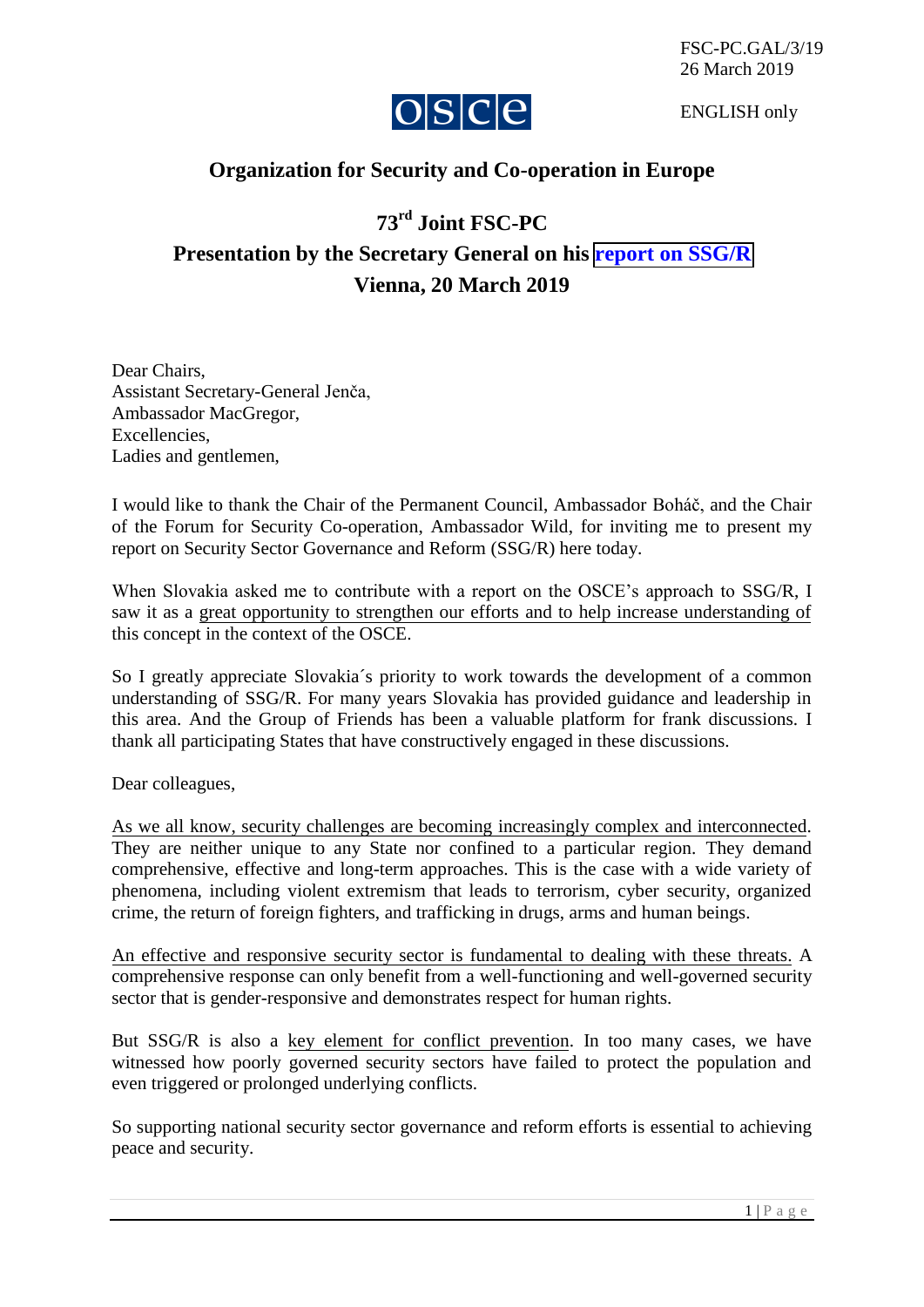In the spirit of the Sustaining Development Goal 16 on peace, justice and strong institutions, our SSG/R efforts focus on strengthening local capacities and institutions at all levels to address root causes and foster peaceful and resilient societies.

Excellencies,

Let us be clear. The OSCE already has a <u>long track record of supporting participating States</u> in strengthening the governance of their security sectors and undertaking reforms in line with OSCE commitments. While not always labelled as such, all OSCE executive structures and the Parliamentary Assembly are actively involved in SSG/R support. The concept of SSG/R is already deeply embedded in our norms and commitments, with the OSCE Code of Conduct on Politico-Military Aspects of Security as the mother of all. And last year the Parliamentary Assembly adopted a Resolution on Strengthening the OSCE's approach to supporting SSG/R in participating States and Partners for Co-operation.

Considerable expertise has also been developed in addressing cross-cutting security challenges, such as combating trafficking in human beings. We have done so by bringing together law enforcement with other governmental agencies and NGOs while applying a people-centered and human rights-based approach.

SSG/R is very much in line with our comprehensive approach to security. The OSCE Presence in Albania is a good example of how we can engage on SSG/R in all three dimensions in a co-ordinated manner. Besides obvious first dimension issues, second dimension efforts to strengthen good governance, particularly through anti-corruption measures, are a key element of SSG/R. And third dimension considerations – such as ensuring the security sector's compliance with the rule of law, or enhancing the role of women in the security sector – are equally important.

To illustrate this last point, the OSCE Mission in Kosovo and the Mission to Montenegro promote women's leadership in the police. And the Secretariat's Gender Section supports development and implementation of National Action Plans on UNSC 1325.

The OSCE also actively supports civilian management and democratic oversight, which is a central element of an SSG/R approach. Many of our missions engage with parliamentary security sector oversight committees and ombuds institutions.

Ladies and gentlemen,

In recent years, the OSCE has made important progress in strengthening our SSG/R support. Our SSG/R Guidelines for OSCE staff have already contributed to more effective, coherent and impact-oriented support to participating States. Some field operations have even included SSG/R in their cross-dimensional objectives, such as the Programme Office in Bishkek.

While much has been achieved, the OSCE still faces three major challenges that prevent us from fully utilizing all the potential of SSG/R and providing the most effective support.

**First**, we still lack a common understanding of SSG/R.

Participating States could provide the Organization with principles to guide our assistance to national SSG/R processes. These principles should be rooted in existing commitments and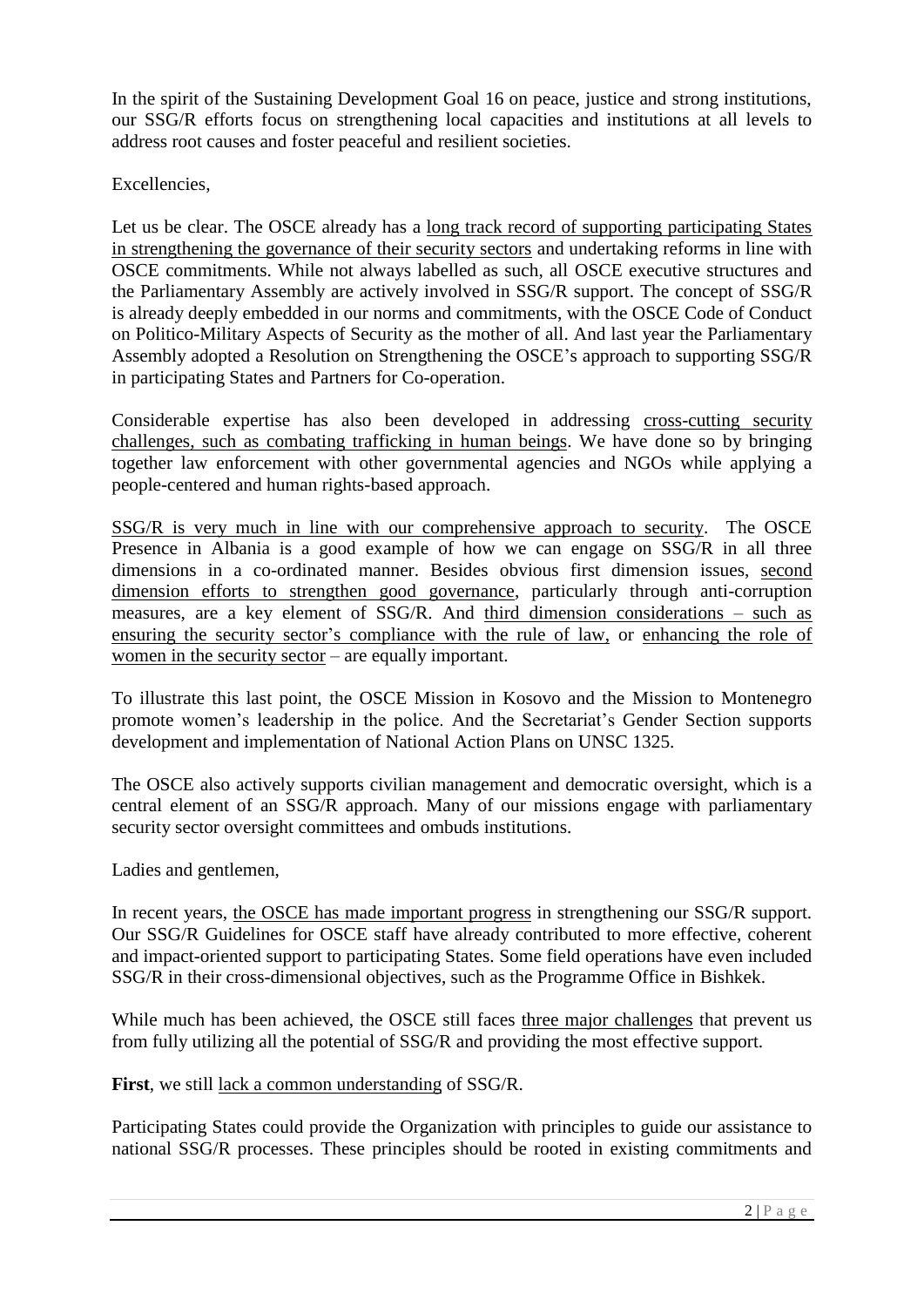based on national ownership and political will, which are prerequisites for successful SSG/R processes.

So I would encourage all participating States to engage in discussions on SSG/R as an essential part of the OSCE's comprehensive approach to security and conflict prevention. The conflict cycle seminar on 13 May will provide a good opportunity.

## **The second challenge** relates to limited capacities within the Organization.

To match the demand of participating States to support national reform processes, SSG/R capacities need to be strengthened in all executive structures.

We should start by recognizing and acknowledging the contributions to SSG/R of our work in the second and third dimensions. As a step in this direction, we have recently moved the SSG/R portfolio from the FSC Support Section to the Office of the Director of CPC.

The creation of a knowledge platform and an internal roster of experts would allow us to capitalize on existing expertise across the Organization.

## **Third**, we should better mainstream SSG/R into our programmatic work.

Applying a coherent and co-ordinated approach to SSG/R entails placing greater emphasis on the governance aspects of security. This includes the active participation of women and civil society organizations and a better co-operation and co-ordination across the OSCE family.

Regular monitoring, reporting on and reviewing of the implementation of SSG/R support helps improve the effectiveness of our work. I will continue the practice of regularly reviewing the implementation of the OSCE Guidelines on SSG/R, and I encourage our Heads of Missions to pro-actively share their experiences and progress.

Dear colleagues,

Before I conclude, let me highlight here a fundamental element for SSG/R mainstreaming: Acknowledging national ownership as a necessary element for success.

Embracing SSG/R thus implies the recognition that **reform processes are fundamentally nationally led and demand-driven**. Thus, national ownership provides the basis for the Organization to work in full support of national processes and at the request of participating States.

I firmly believe that a common understanding of SSG/R is the foundation for ensuring that our support to participating States is effective and efficient. In other words, it would better allow us to deliver what you have tasked us to do.

My report on SSG/R offers specific recommendations for achieving synergies and enhancing collaboration within and among our executive structures. They offer food for thought for our discussions on what an OSCE approach to SSG/R should entail, and how we can improve the effectiveness, efficiency and sustainability of OSCE assistance to participating States.

In closing, I would like to thank all colleagues involved in the drafting of this report. Particular thanks go to CPC and Alexandra Pfefferle for their excellent work over the past few months.